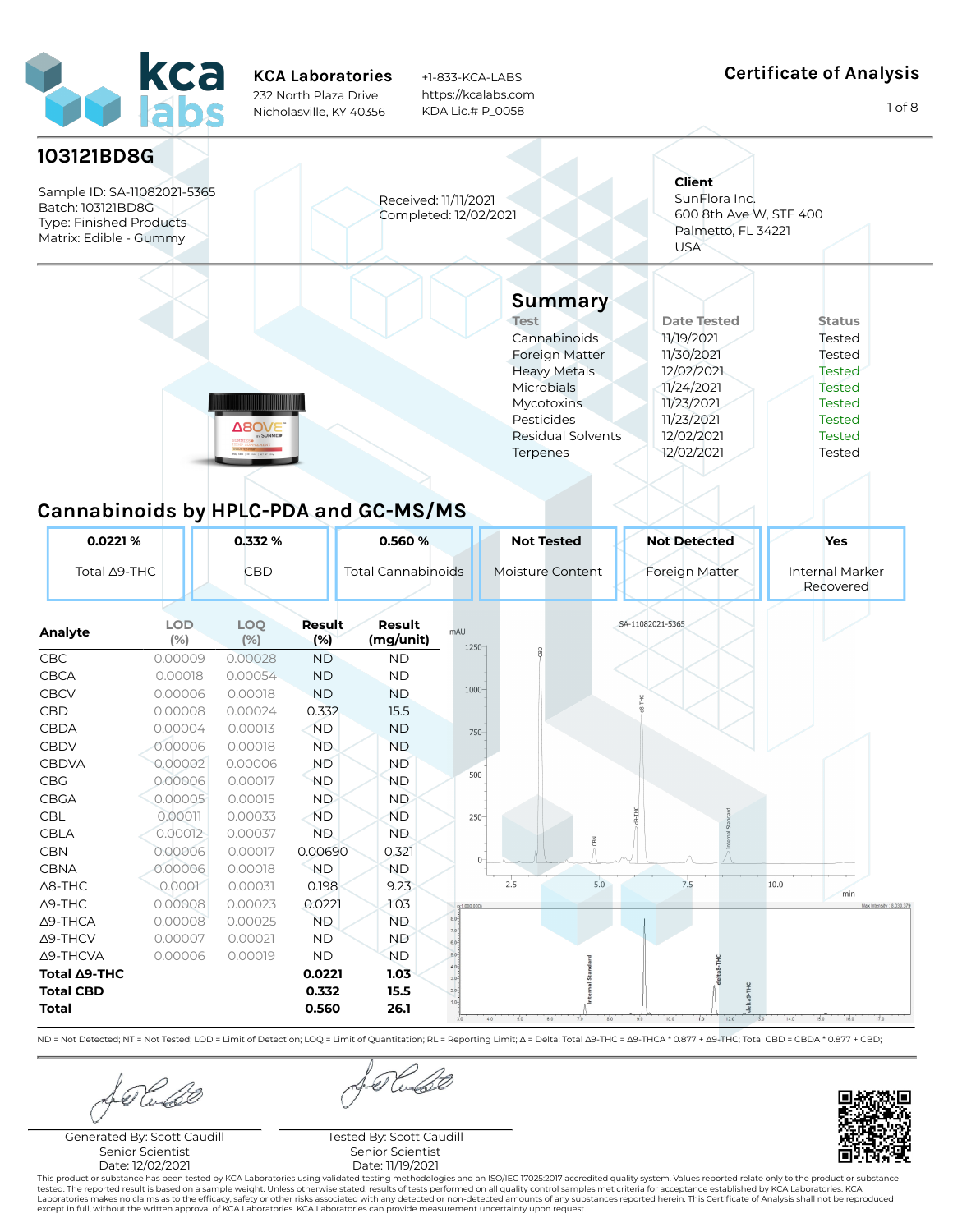

+1-833-KCA-LABS https://kcalabs.com KDA Lic.# P\_0058

## Certificate of Analysis

2 of 8

| 103121BD8G                                                                                            |                                               |                                                                                              |
|-------------------------------------------------------------------------------------------------------|-----------------------------------------------|----------------------------------------------------------------------------------------------|
| Sample ID: SA-11082021-5365<br>Batch: 103121BD8G<br>Type: Finished Products<br>Matrix: Edible - Gummy | Received: 11/11/2021<br>Completed: 12/02/2021 | <b>Client</b><br>SunFlora Inc.<br>600 8th Ave W, STE 400<br>Palmetto, FL 34221<br><b>USA</b> |
| .<br>.                                                                                                |                                               |                                                                                              |

## Heavy Metals by ICP-MS

| Analyte | LOD (ppb) | LOQ (ppb)    | <b>Result (ppb)</b> | P/F |
|---------|-----------|--------------|---------------------|-----|
| Arsenic |           | $20^{\circ}$ | ND.                 |     |
| Cadmium |           | 20           | ND.                 |     |
| Lead    |           | 20           | <b>ND</b>           |     |
| Mercury | $-$       | JU           | <b>ND</b>           |     |

ND = Not Detected; NT = Not Tested; LOD = Limit of Detection; LOQ = Limit of Quantitation; P = Pass; F = Fail; RL = Reporting Limit

forlado

Generated By: Scott Caudill Senior Scientist Date: 12/02/2021

Selaso

Tested By: Scott Caudill Senior Scientist Date: 12/02/2021

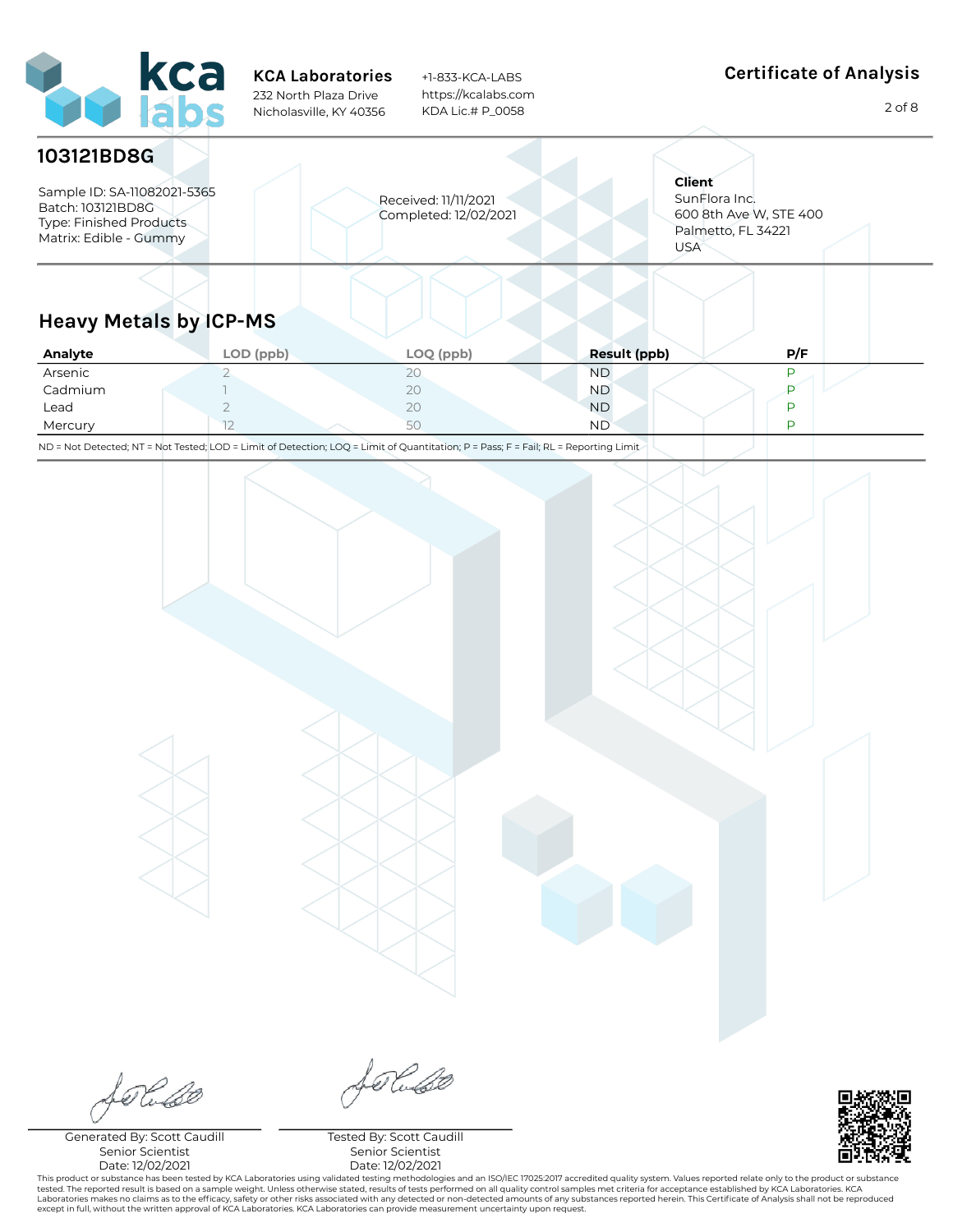

+1-833-KCA-LABS https://kcalabs.com KDA Lic.# P\_0058

#### Certificate of Analysis

3 of 8

#### 103121BD8G

Sample ID: SA-11082021-5365 Batch: 103121BD8G Type: Finished Products Matrix: Edible - Gummy

Received: 11/11/2021 Completed: 12/02/2021 **Client** SunFlora Inc. 600 8th Ave W, STE 400 Palmetto, FL 34221 USA

# Pesticides by LC-MS/MS and GC-MS/MS

| Analyte              | <b>LOD</b><br>(ppb) | <b>LOQ</b><br>(ppb) | Result<br>(ppb) | P/F | <b>Analyte</b>     | <b>LOD</b><br>(ppb) | <b>LOQ</b><br>(ppb) | Result<br>(ppb) | P/F |
|----------------------|---------------------|---------------------|-----------------|-----|--------------------|---------------------|---------------------|-----------------|-----|
| Abamectin            | 30                  | 100                 | <b>ND</b>       | P   | Hexythiazox        | 30                  | 100                 | <b>ND</b>       | Þ   |
| Acephate             | 30                  | 100                 | <b>ND</b>       | P   | Imazalil           | 30                  | 100                 | <b>ND</b>       | P   |
| Acequinocyl          | 30                  | 100                 | <b>ND</b>       | P   | Imidacloprid       | 30                  | 100                 | <b>ND</b>       | Þ   |
| Acetamiprid          | 30                  | 100                 | <b>ND</b>       | P   | Kresoxim methyl    | 30                  | 100                 | <b>ND</b>       | Þ   |
| Aldicarb             | 30                  | 100                 | <b>ND</b>       | P   | Malathion          | 30                  | 100                 | <b>ND</b>       | Þ   |
| Azoxystrobin         | 30                  | 100                 | <b>ND</b>       | P   | Metalaxyl          | 30                  | 100                 | <b>ND</b>       | Þ   |
| Bifenazate           | 30                  | 100                 | <b>ND</b>       | P   | Methiocarb         | 30                  | 100                 | <b>ND</b>       | P   |
| Bifenthrin           | 30                  | 100                 | <b>ND</b>       | P   | Methomyl           | 30                  | 100                 | <b>ND</b>       | P   |
| <b>Boscalid</b>      | 30                  | 100                 | <b>ND</b>       | P   | Mevinphos          | 30                  | JOO                 | <b>ND</b>       | P   |
| Carbaryl             | 30                  | 100                 | <b>ND</b>       | P   | Myclobutanil       | 30                  | 100                 | <b>ND</b>       | D   |
| Carbofuran           | 30                  | 100                 | <b>ND</b>       | P   | Naled              | 30                  | 100                 | <b>ND</b>       | P   |
| Chloranthraniliprole | 30                  | 100                 | <b>ND</b>       | P   | Oxamvl             | 30                  | 100                 | <b>ND</b>       | P   |
| Chlorfenapyr         | 30                  | 100                 | <b>ND</b>       | P   | Paclobutrazol      | 30                  | 100                 | <b>ND</b>       | Þ   |
| Chlorpyrifos         | 30                  | 100                 | <b>ND</b>       | P   | Permethrin         | 30                  | 100                 | <b>ND</b>       | P   |
| Clofentezine         | 30                  | 100                 | <b>ND</b>       | P   | Phosmet            | 30                  | 100                 | <b>ND</b>       | P   |
| Coumaphos            | 30                  | 100                 | <b>ND</b>       | P   | Piperonyl Butoxide | 30                  | 100                 | <b>ND</b>       | Þ   |
| Cypermethrin         | 30                  | 100                 | <b>ND</b>       | P   | Prallethrin        | 30                  | 100                 | <b>ND</b>       | Þ   |
| Daminozide           | 30                  | 100                 | <b>ND</b>       | P   | Propiconazole      | 30                  | 100                 | <b>ND</b>       | Þ   |
| Diazinon             | 30                  | 100                 | <b>ND</b>       | P   | Propoxur           | 30                  | 100                 | <b>ND</b>       | Þ   |
| Dichlorvos           | 30                  | 100                 | <b>ND</b>       | P   | Pyrethrins         | 30                  | 100                 | <b>ND</b>       | P   |
| Dimethoate           | 30                  | 100                 | <b>ND</b>       | P   | Pyridaben          | 30                  | 100                 | <b>ND</b>       | P   |
| Dimethomorph         | 30                  | 100                 | <b>ND</b>       | P   | Spinetoram         | 30                  | 100                 | <b>ND</b>       | P   |
| Ethoprophos          | 30                  | 100                 | <b>ND</b>       | P   | Spinosad           | 30                  | 100                 | <b>ND</b>       | P   |
| Etofenprox           | 30                  | 100                 | <b>ND</b>       | P   | Spiromesifen       | 30                  | 100                 | <b>ND</b>       | Þ   |
| Etoxazole            | 30                  | 100                 | <b>ND</b>       | P   | Spirotetramat      | 30                  | 100                 | <b>ND</b>       | P   |
| Fenhexamid           | 30                  | 100                 | <b>ND</b>       | P   | Spiroxamine        | 30                  | 100                 | <b>ND</b>       | P   |
| Fenoxycarb           | 30                  | 100                 | <b>ND</b>       | P   | Tebuconazole       | 30                  | 100                 | <b>ND</b>       | P   |
| Fenpyroximate        | 30                  | 100                 | <b>ND</b>       | P   | Thiacloprid        | 30                  | 100                 | <b>ND</b>       | P   |
| Fipronil             | 30                  | 100                 | <b>ND</b>       | P   | Thiamethoxam       | 30                  | 100                 | <b>ND</b>       | P   |
| Flonicamid           | 30                  | 100                 | <b>ND</b>       | P   | Trifloxystrobin    | 30                  | 100                 | <b>ND</b>       | P   |

ND = Not Detected; NT = Not Tested; LOD = Limit of Detection; LOQ = Limit of Quantitation; P = Pass; F = Fail; RL = Reporting Limit

Rubo

Generated By: Scott Caudill Senior Scientist Date: 12/02/2021

Seraso

Tested By: Scott Caudill Senior Scientist Date: 11/23/2021

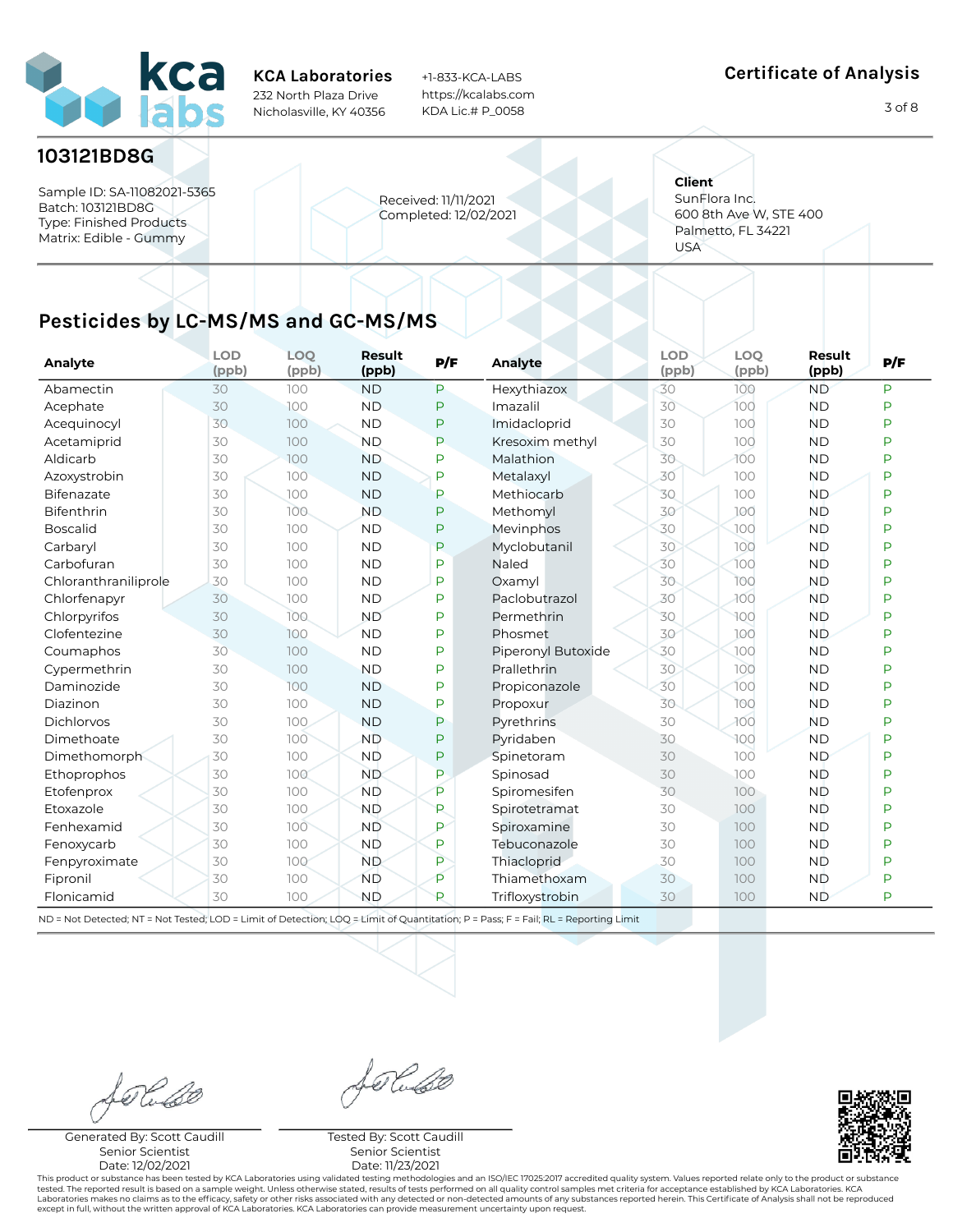| kca<br>labs                                                                                                         | <b>KCA Laboratories</b><br>232 North Plaza Drive<br>Nicholasville, KY 40356 | +1-833-KCA-LABS<br>https://kcalabs.com<br>KDA Lic.# P_0058 |                                                                                                                                                                 | <b>Certificate of Analysis</b><br>$4$ of $8$ |
|---------------------------------------------------------------------------------------------------------------------|-----------------------------------------------------------------------------|------------------------------------------------------------|-----------------------------------------------------------------------------------------------------------------------------------------------------------------|----------------------------------------------|
| 103121BD8G<br>Sample ID: SA-11082021-5365<br>Batch: 103121BD8G<br>Type: Finished Products<br>Matrix: Edible - Gummy |                                                                             | Received: 11/11/2021<br>Completed: 12/02/2021              | <b>Client</b><br>SunFlora Inc.<br>600 8th Ave W, STE 400<br>Palmetto, FL 34221<br><b>USA</b>                                                                    |                                              |
| Microbials by qPCR and/or Plating                                                                                   |                                                                             |                                                            |                                                                                                                                                                 |                                              |
| Analyte                                                                                                             | LOD (CFU/g)                                                                 | Result (CFU/g)                                             | <b>Result (Qualitative)</b>                                                                                                                                     | P/F                                          |
| Coliforms<br>Aerobic Bacteria<br>Salmonella<br>Total Enterobacteriaceae                                             |                                                                             | <b>ND</b><br><b>ND</b>                                     | Not Detected per 1 gram<br>Not Detected per 1 gram                                                                                                              | P<br>P                                       |
|                                                                                                                     |                                                                             |                                                            | ND = Not Detected; NT = Not Tested; LOD = Limit of Detection; LOQ = Limit of Quantitation; CFU = Colony Forming Units; P = Pass; F = Fail; RL = Reporting Limit |                                              |
|                                                                                                                     |                                                                             |                                                            |                                                                                                                                                                 |                                              |
| Seraso                                                                                                              |                                                                             | RRd                                                        |                                                                                                                                                                 | <b>BAR SERVER</b>                            |

Generated By: Scott Caudill Senior Scientist Date: 12/02/2021

L

Tested By: Ryan Bellone Commercial Director Date: 11/24/2021

This product or substance has been tested by KCA Laboratories using validated testing methodologies and an ISO/IEC 17025:2017 accredited quality system. Values reported relate only to the product or substance<br>tested. The r

п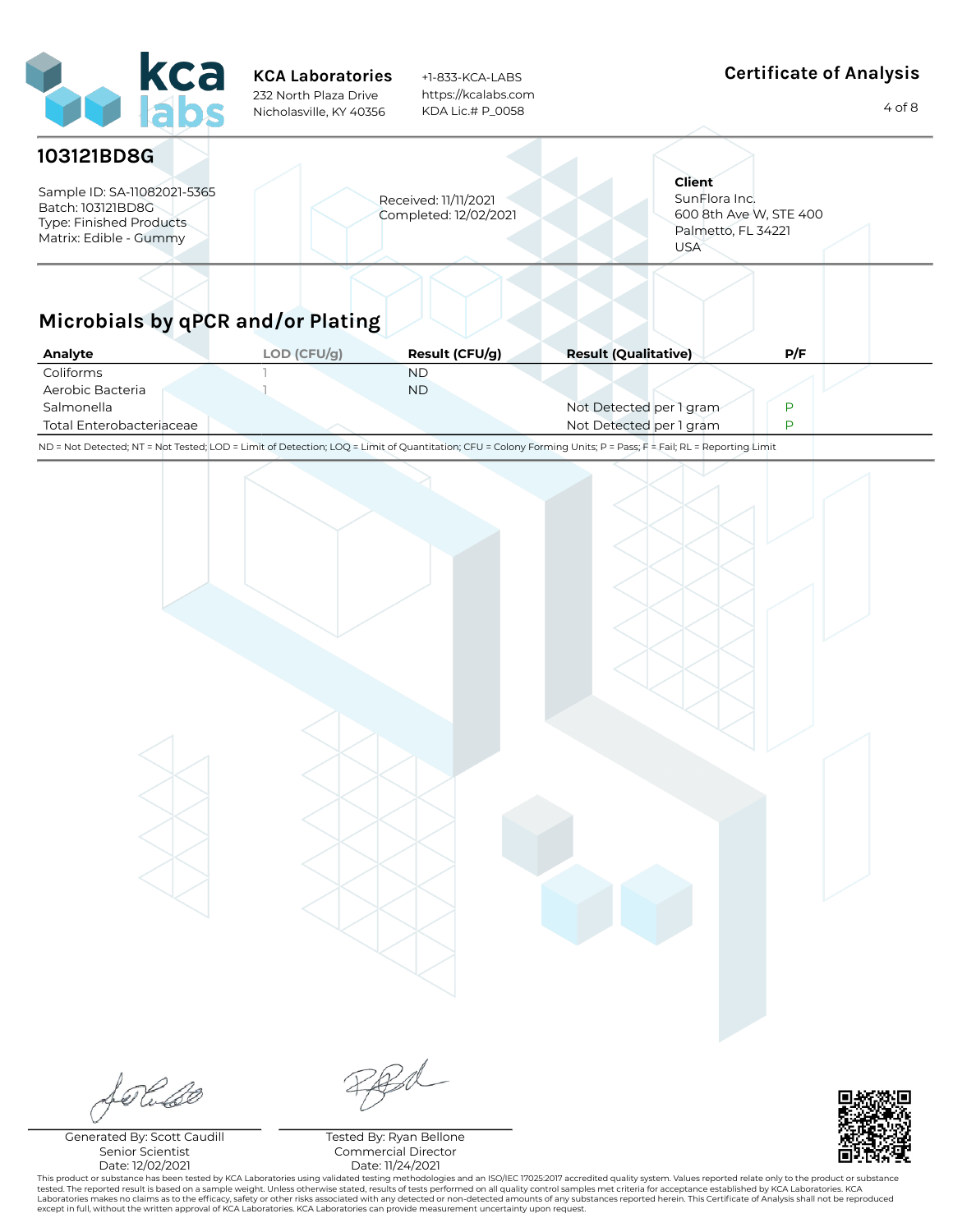| <b>Art kca</b>                                                                                                             | <b>KCA Laboratories</b><br>232 North Plaza Drive<br>Nicholasville, KY 40356 |   | +1-833-KCA-LABS<br>https://kcalabs.com<br>KDA Lic.# P 0058 |              | <b>Certificate of Analysis</b><br>5 of 8                                                     |
|----------------------------------------------------------------------------------------------------------------------------|-----------------------------------------------------------------------------|---|------------------------------------------------------------|--------------|----------------------------------------------------------------------------------------------|
| 103121BD8G<br>Sample ID: SA-11082021-5365<br>Batch: 103121BD8G<br><b>Type: Finished Products</b><br>Matrix: Edible - Gummy |                                                                             |   | Received: 11/11/2021<br>Completed: 12/02/2021              |              | <b>Client</b><br>SunFlora Inc.<br>600 8th Ave W, STE 400<br>Palmetto, FL 34221<br><b>USA</b> |
| <b>Mycotoxins by LC-MS/MS</b><br>Analyte                                                                                   | LOD (ppb)                                                                   |   | LOQ (ppb)                                                  | Result (ppb) | P/F                                                                                          |
| B <sub>1</sub>                                                                                                             |                                                                             | 5 |                                                            | <b>ND</b>    | P                                                                                            |

| B <sub>2</sub> |        | <b>ND</b> |  |
|----------------|--------|-----------|--|
| $\sim$<br>، ب  |        | <b>ND</b> |  |
| G <sub>2</sub> | $\sim$ | <b>ND</b> |  |
| Ochratoxin A   |        | <b>ND</b> |  |

ND = Not Detected; NT = Not Tested; LOD = Limit of Detection; LOQ = Limit of Quantitation; P = Pass; F = Fail; RL = Reporting Limit

folise

Generated By: Scott Caudill Senior Scientist Date: 12/02/2021

Soluso

Tested By: Scott Caudill Senior Scientist Date: 11/23/2021



This product or substance has been tested by KCA Laboratories using validated testing methodologies and an ISO/IEC 17025:2017 accredited quality system. Values reported relate only to the product or substance tested. The reported result is based on a sample weight. Unless otherwise stated, results of tests performed on all quality control samples met criteria for acceptance established by KCA Laboratories. KCA<br>Laboratories make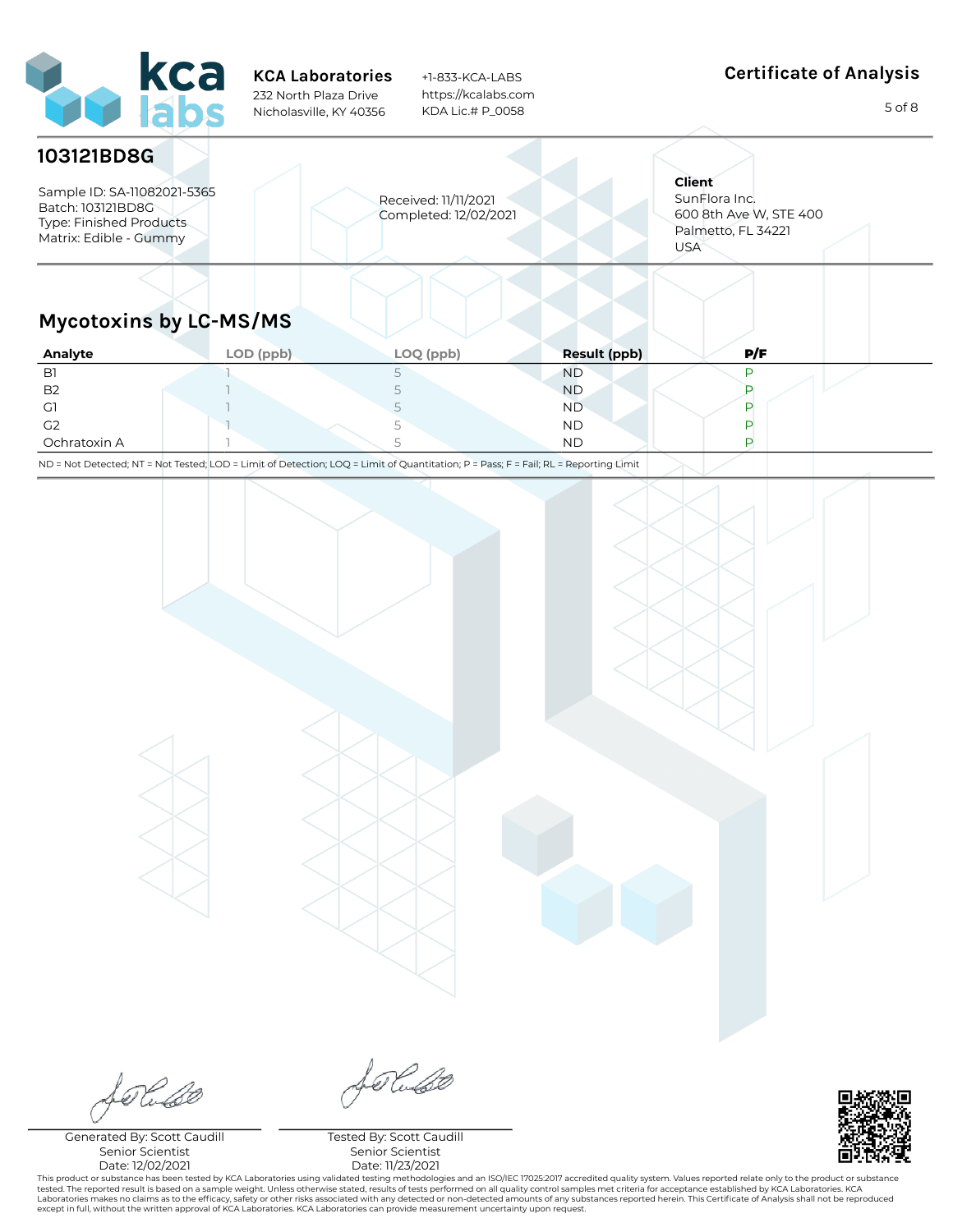

+1-833-KCA-LABS https://kcalabs.com KDA Lic.# P\_0058

#### Certificate of Analysis

6 of 8

### 103121BD8G

Sample ID: SA-11082021-5365 Batch: 103121BD8G Type: Finished Products Matrix: Edible - Gummy

Received: 11/11/2021 Completed: 12/02/2021 **Client** SunFlora Inc. 600 8th Ave W, STE 400 Palmetto, FL 34221 USA

# Residual Solvents by HS-GC-MS/MS

| Analyte               | <b>LOD</b><br>(ppm) | <b>LOQ</b><br>(ppm) | Result<br>(ppm) | P/F | Analyte                  | LOD<br>(ppm) | LOQ.<br>(ppm) | Result<br>(ppm) | P/F |
|-----------------------|---------------------|---------------------|-----------------|-----|--------------------------|--------------|---------------|-----------------|-----|
| Acetone               | 167                 | 500                 | <b>ND</b>       | P   | Ethylene Oxide           | 0.5          |               | <b>ND</b>       | P   |
| Acetonitrile          | 14                  | 41                  | <b>ND</b>       | P   | Heptane                  | 167          | 500           | <b>ND</b>       | P   |
| Benzene               | 0.5                 |                     | <b>ND</b>       | P   | n-Hexane                 | 10           | 29            | <b>ND</b>       | P   |
| <b>Butane</b>         | 167                 | 500                 | <b>ND</b>       | P   | Isobutane                | 167          | 500           | <b>ND</b>       | P   |
| 1-Butanol             | 167                 | 500                 | <b>ND</b>       | P   | Isopropyl Acetate        | 167          | 500           | <b>ND</b>       | P   |
| 2-Butanol             | 167                 | 500                 | <b>ND</b>       | P   | Isopropyl Alcohol        | 167          | 500           | <b>ND</b>       | Þ   |
| 2-Butanone            | 167                 | 500                 | <b>ND</b>       | P   | Isopropylbenzene         | 167          | 500           | <b>ND</b>       | P   |
| Chloroform            | 2                   | 6                   | <b>ND</b>       | P   | Methanol                 | 100          | 300           | <b>ND</b>       | P   |
| Cyclohexane           | 130                 | 388                 | <b>ND</b>       | P   | 2-Methylbutane           | 167          | 500           | <b>ND</b>       | D   |
| 1.2-Dichloroethane    | 0.5                 |                     | <b>ND</b>       | P   | Methylene Chloride       | 20           | 60            | <b>ND</b>       | D   |
| 1,2-Dimethoxyethane   | 4                   | 10                  | <b>ND</b>       | P   | 2-Methylpentane          | 10           | 29            | <b>ND</b>       | Þ   |
| Dimethyl Sulfoxide    | 167                 | 500                 | <b>ND</b>       | P   | 3-Methylpentane          | 10           | 29            | <b>ND</b>       | P   |
| N,N-Dimethylacetamide | 37                  | 109                 | <b>ND</b>       | P   | n-Pentane                | 167          | 500           | <b>ND</b>       | P   |
| 2,2-Dimethylbutane    | 10                  | 29                  | <b>ND</b>       | P   | 1-Pentanol               | 167          | 500           | <b>ND</b>       | P   |
| N,N-Dimethylformamide | 30                  | 88                  | <b>ND</b>       | P   | n-Propane                | 167          | 500           | <b>ND</b>       | P   |
| 2,2-Dimethylpropane   | 167                 | 500                 | <b>ND</b>       | P   | 1-Propanol               | 167          | 500           | <b>ND</b>       | P   |
| 1,4-Dioxane           | 13                  | 38                  | <b>ND</b>       | P   | Pyridine                 | 7            | 20            | <b>ND</b>       | P   |
| Ethanol               | 167                 | 500                 | <b>ND</b>       | P   | Tetrahydrofuran          | 24           | 72            | <b>ND</b>       | P   |
| 2-Ethoxyethanol       | 6                   | 16                  | <b>ND</b>       | P   | Toluene                  | 30           | 89            | <b>ND</b>       | P   |
| Ethyl Acetate         | 167                 | 500                 | <b>ND</b>       | P   | Trichloroethylene        | 3            | 8             | <b>ND</b>       | P   |
| Ethyl Ether           | 167                 | 500                 | <b>ND</b>       | P   | Tetramethylene Sulfone   | 6            | -16           | <b>ND</b>       | P   |
| Ethylbenzene          | 3                   | 7                   | <b>ND</b>       | P   | Xylenes (o-, m-, and p-) | 73           | 217           | <b>ND</b>       | P   |
| Ethylene Glycol       | 21                  | 62                  | <b>ND</b>       | P   |                          |              |               |                 |     |

ND = Not Detected; NT = Not Tested; LOD = Limit of Detection; LOQ = Limit of Quantitation; P = Pass; F = Fail; RL = Reporting Limit

Rubo

Generated By: Scott Caudill Senior Scientist Date: 12/02/2021

forluse

Tested By: Scott Caudill Senior Scientist Date: 12/02/2021

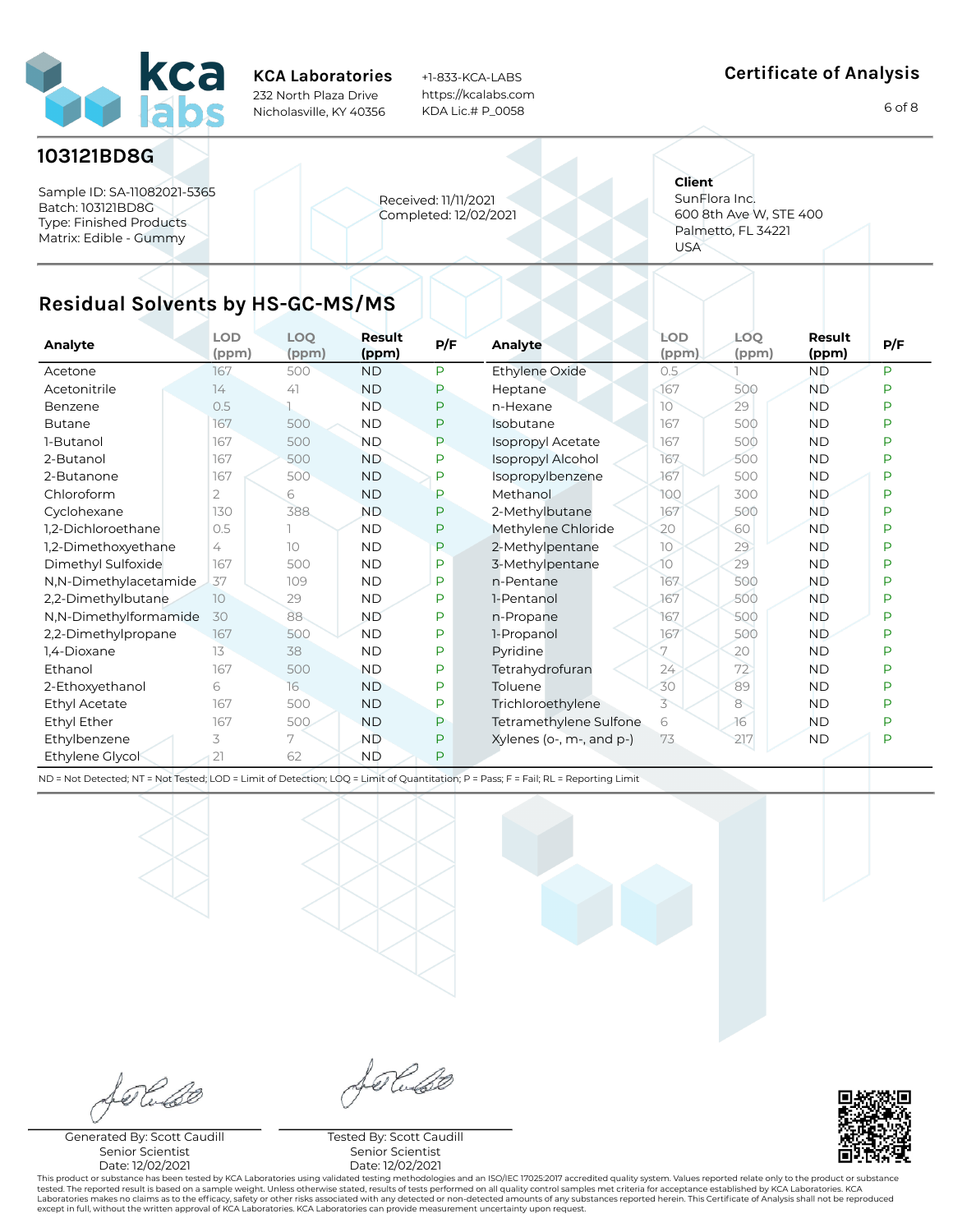

+1-833-KCA-LABS https://kcalabs.com KDA Lic.# P\_0058

#### Certificate of Analysis

7 of 8

### 103121BD8G

Sample ID: SA-11082021-5365 Batch: 103121BD8G Type: Finished Products Matrix: Edible - Gummy

Received: 11/11/2021 Completed: 12/02/2021 **Client** SunFlora Inc. 600 8th Ave W, STE 400 Palmetto, FL 34221 USA

# Terpenes by HS-GC-MS/MS

| Analyte                | <b>LOD</b><br>(% ) | <b>LOQ</b><br>$(\% )$ | Result<br>(%)                                                                                 | <b>Analyte</b>            | <b>LOD</b><br>$(\%)$ | <b>LOQ</b><br>(% ) | Result<br>(%)       |
|------------------------|--------------------|-----------------------|-----------------------------------------------------------------------------------------------|---------------------------|----------------------|--------------------|---------------------|
| $\alpha$ -Bisabolol    | 0.00001            | 0.00005               | 0.000472                                                                                      | Limonene                  | 0.00001              | 0.00001            | 0.000311            |
| (+)-Borneol            | 0.00001            | 0.00005               | ND.                                                                                           | Linalool                  | 0.00001              | 0.00001            | <b>ND</b>           |
| Camphene               | 0.00001            | 0.00005               | <loq< th=""><th><b>B-myrcene</b></th><th>0.00001</th><th>0.00001</th><th>0.000134</th></loq<> | <b>B-myrcene</b>          | 0.00001              | 0.00001            | 0.000134            |
| Camphor                | 0.00001            | 0.00005               | ND.                                                                                           | Nerol                     | 0.00001              | 0.00001            | <b>ND</b>           |
| 3-Carene               | 0.00001            | 0.00005               | 0.00016                                                                                       | cis-Nerolidol             | 0.00001              | 0.00001            | <b>ND</b>           |
| $\beta$ -Caryophyllene | 0.00001            | 0.00005               | 0.001577                                                                                      | trans-Nerolidol           | 0.00001              | 0.00001            | <b>ND</b>           |
| Caryophyllene Oxide    | 0.00001            | 0.00005               | <b>ND</b>                                                                                     | Ocimene.                  | 0.00001              | 0.00001            | <b>ND</b>           |
| $\alpha$ -Cedrene      | 0.00001            | 0.00005               | <b>ND</b>                                                                                     | $\alpha$ -Phellandrene    | 0.00001              | 0.00001            | 0.000058            |
| Cedrol                 | 0.00001            | 0.00005               | <b>ND</b>                                                                                     | $\alpha$ -Pinene          | 0.00001              | 0.00001            | 0.000489            |
| Eucalyptol             | 0.00001            | 0.00005               | <b>ND</b>                                                                                     | <b>B-Pinene</b>           | 0.00001              | 0.00001            | 0.000133            |
| Fenchone               | 0.00001            | 0.00005               | <b>ND</b>                                                                                     | Pulegone                  | 0.00001              | 0.00001            | <b>ND</b>           |
| Fenchyl Alcohol        | 0.00001            | 0.00005               | <b>ND</b>                                                                                     | Sabinene                  | 0.00001              | 0.00001            | 0.000137            |
| Geraniol               | 0.00001            | 0.00005               | <b>ND</b>                                                                                     | Sabinene Hydrate          | 0.00001              | 0.00001            | <b>ND</b>           |
| Geranyl Acetate        | 0.00001            | 0.00005               | <b>ND</b>                                                                                     | $\alpha$ -Terpinene       | 0.00001              | 0.00001            | 0.000064            |
| Guaiol                 | 0.00001            | 0.00005               | <b>ND</b>                                                                                     | y-Terpinene               | 0.00001              | 0.00001            | 0.000083            |
| Hexadhydrothymol       | 0.00001            | 0.00005               | <b>ND</b>                                                                                     | $\alpha$ -Terpineol       | 0.00001              | 0.00001            | <loq< th=""></loq<> |
| $\alpha$ -Humulene     | 0.00001            | 0.00005               | 0.000234                                                                                      | y-Terpineol               | 0.00001              | 0.00001            | <b>ND</b>           |
| Isoborneol             | 0.00001            | 0.00005               | <b>ND</b>                                                                                     | Terpinolene               | 0.00001              | 0.00001            | 0.00006             |
| Isopulegol             | 0.00001            | 0.00005               | <b>ND</b>                                                                                     | <b>Total Terpenes (%)</b> |                      |                    | 0.00399             |

ND = Not Detected; NT = Not Tested; LOD = Limit of Detection; LOQ = Limit of Quantitation; P = Pass; F = Fail; RL = Reporting Limit





Generated By: Scott Caudill Senior Scientist Date: 12/02/2021

Tested By: Scott Caudill Senior Scientist Date: 12/02/2021